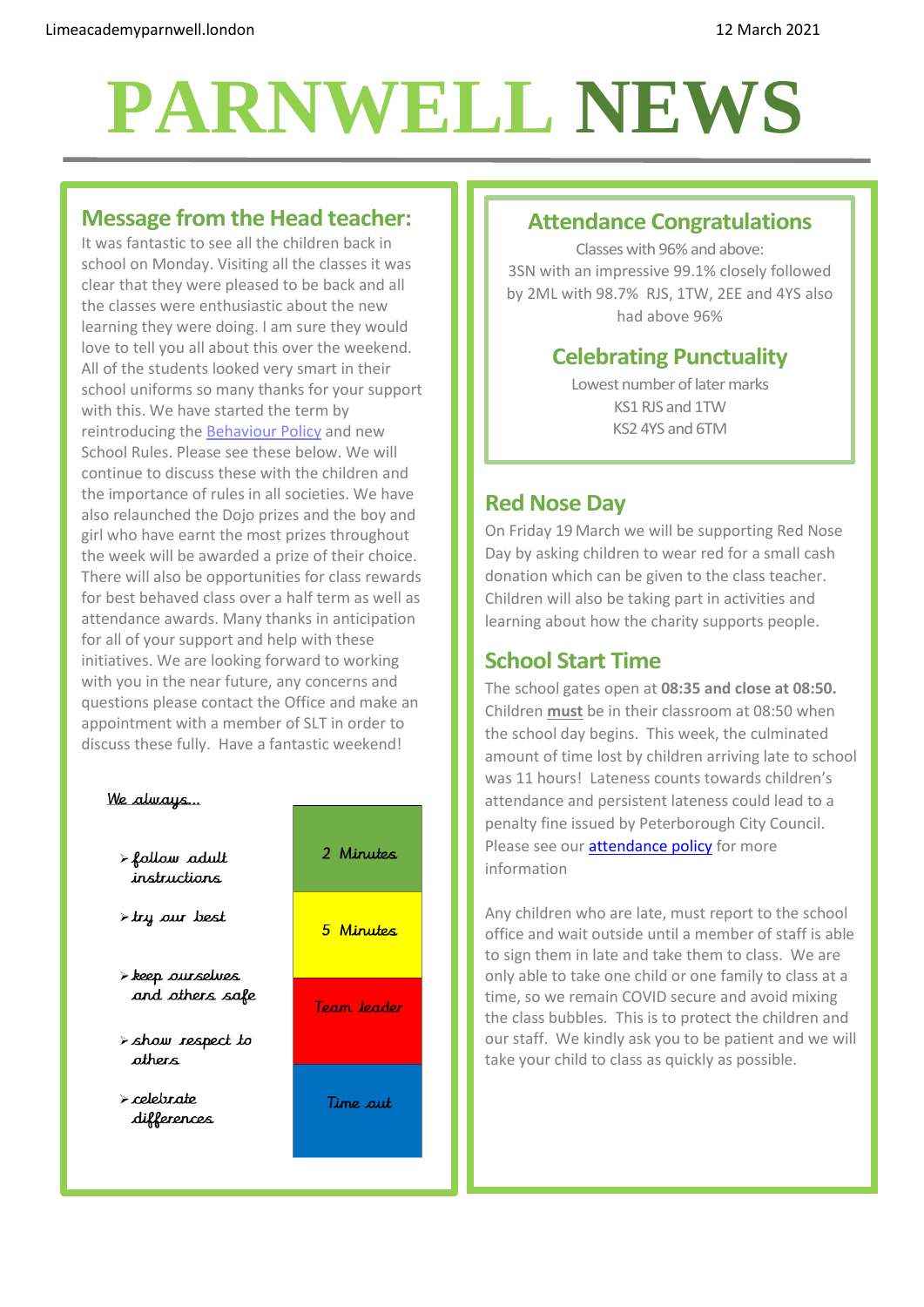

| harryj19      |         |
|---------------|---------|
| Password      |         |
| $1000 - 1000$ | $\circ$ |
|               |         |
|               |         |

#### **Maths**

Maths - Welcome back everyone! Just a reminder to be going onto your online learning for Maths still such as Doodle Maths and TT Rockstars/Numbots. If you complete 20 minutes every day for 1 month you will make 3 months' progress - how incredible! Parents can link their accounts by clicking on this link:

<https://vimeo.com/506143677>

It is amazing for seeing where your child is great at Maths and where they might need your help. If you have access your child will get a dojo in class, so please ask them to tell their teacher as soon as you have set one up! A massive well done to 4YS who are continually going on Doodle Maths and are currently top of the school.

## **Year 5**

I just wanted to personally thank Year 5 for coming back and working so hard. They have settled straight back in and worked so hard all week. They have produced some amazing pieces of work, especially their pop-up books in DT and angles in Maths. Great job :) Miss Evans

## **School Dinners**

On Monday 15 March we will be on Week 3 [of the school dinner menu.](http://limeacademyparnwell.org/media/3932/dinner-menu-2020-09-18.pdf)

#### **Turning on the subtitles**

Did you know that turning on the subtitles whilst your child is watching televisions can double their chances of becoming good at reading? Kids read more when we turn on the subtitles. This is a simple, free and small change to children's existing TV viewing habits, but can drastically improve their reading skills. Here is Stephen Fry to explain the benefits of turning on the subtitles in more detail: **[www.turnonthesubtitles.org/parents](http://edu2.sprintsend.co.uk/b1/el.php?SID=4796016&STATID=503&LID=1033&FID=H)** or visit https://turnonthesubtitles.org/

#### **Bikeability**

We are delighted to announce that Bikeability will be returning to school to offer cycling training for children in Year 5 and 6. The training will run over 3 days from Wednesday 14th July to 16th July and aims to develops children's cycling skills and become safe cyclists. Please also be aware that your child will need to have their own bike and helmet to take part in this training. If you would like your child to take part in the 3-day training, please visit the office to sign a consent form or contact the school to request a consent form to be sent home with your child.

## **Brexit – EU Settlement Scheme**

Following the United England leaving the EU, we would like to take the opportunity to remind you that the UK Government has put in place a system for EEA and Swiss nationals and their family members to secure their right of residence in the UK. The system is called the "EU settlement scheme" and is now fully open for applications. EU settlement scheme registration is an important step towards you retaining the benefits afforded to you as a resident of the UK. Evidence of your status will be important if you are, for example, changing jobs, agreeing a tenancy or opening a bank account. More information is available on the [Government](https://www.gov.uk/settled-status-eu-citizens-families/applying-for-settled-status?utm_campaign=EU_SettlementScheme(apply)&utm_medium=PaidSearch&utm_source=GoogleBing&utm_content=ExpandedLink&gclid=EAIaIQobChMIm-XCpcaq7wIVE-vtCh2DCAGtEAAYASAAEgKaP_D_BwE&gclsrc=aw.ds) Website.